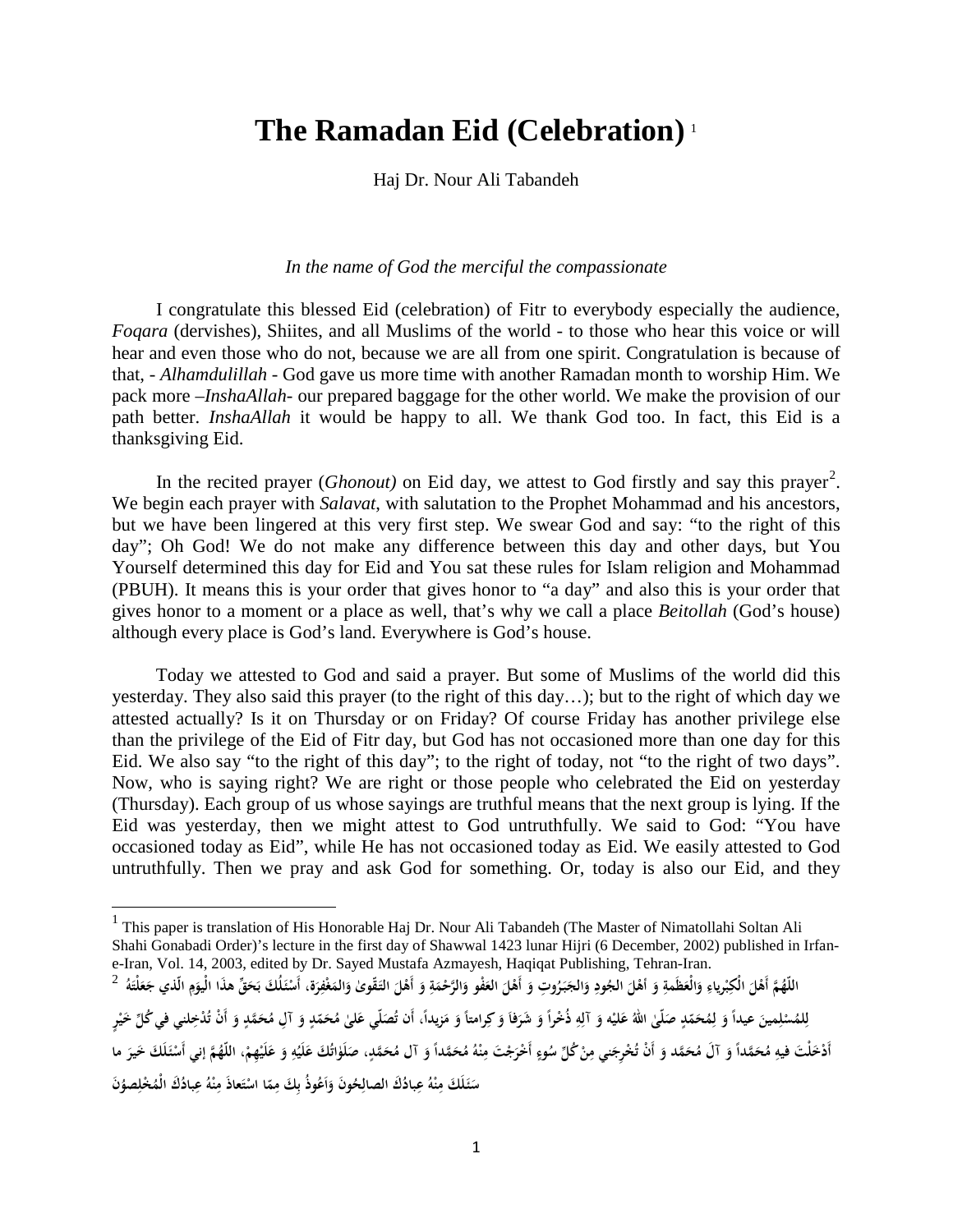committed a sin yesterday and lied to God on the day that God has not determined as Eid and more over they attested to God to the right of their lie. Whose sin is this? In fact, we all Muslims are guilty of such a sin. Did we deny the yesterday's group implicitly? Attesting to God with lies is a sin even if it is a small lie.

It is said indeed: Do not misplace any "*Waw"* (an Arabic alphabet) in Quran because the meaning will vary and because it is a kind of untruthful attesting and it is a sin. Of course, this sin that we say is a venial sin not a normal religious sin. If we become soaked in a barrel of colors, we will become colored. We are also soaked in a barrel of sins as well. A poet says:

We are all full of mistakes but you saw and purchased us, What a plenty of incompetent merchandise and what a plenty of boon of the purchaser<sup>3</sup>

Principally, why should it be happened? This is the responsibility of the wise people of the society. Because as we follow Imam *Jemâ'at* (prayer leader) in our prayer and we listen to him whatever he says, we also follow those who are appointed by God to lead the society that are scientists and wises as well. When we say scientists in a religious session, customarily, it means religious scholars, but generally, each science that is on the path of God; the owner of that science is included in scientists too. A doctor of medicine could also be a scientist according to his intention, because he helps the slaves of God (people) for the God's sake. Therefore, this is the scientists' duty to get together and make a decision.

Today our population as Shiites is one fifteenth of all Muslims of the world. That is, there is only one Shia out of fifteen Muslims. They are also our brothers. Fortunately, all the Muslims could almost attain the unity more or less among themselves and this unity itself has attracted the world's attention without any other action. The unity and solidarity of the Muslims have been led into an announcement by the United Nations, which made the Eid of Fitr known as one of their global holidays officially.

But also God has said:<sup>[4](#page-1-0)</sup> "You are the best nation among people created by God." Are we really the best? Of course, unfortunately, politics has penetrated everywhere, and as a result, many politicians around the world congratulate the Eid of Fitr in order to attract the Muslims' attention. Even in Israel, a newspaper had published an invitation for *Iftar* (fasting dinner). Well, this is politically good and the inviter will also be rewarded (by God), but on the other hand, despite the very small actions of us that we Muslims do, it has shaken the world and will shake it.

According to the Quran, there will not be any trouble at the beginning of Ramadan month, though it could be a problem for some people too. That is why they call it *Yowmolshak* (doubted day). For instance, in this year some people said that Wednesday was the beginning of Ramadan month and some people said on Thursday, but this diversity of opinions has been resolved on the Eid of Fitr day, in the manner that the first group has been fasting for 30 days and the second group for 29 days.

l

<span id="page-1-0"></span>سراسر همه عیبیم تو دیدی و خریدی  $\qquad \qquad \qquad i$ هی کاله پر عیب و زهی لطف خریدار  $^3$ <sup>4</sup> Surah: Ale-Imran, Verse: 110: **لنَّاس ِ ِ َ ْت ل ْ أُخ ِرج َ َّ أُمة ْر خيـ َ ْ ُم ُكنت ٍ**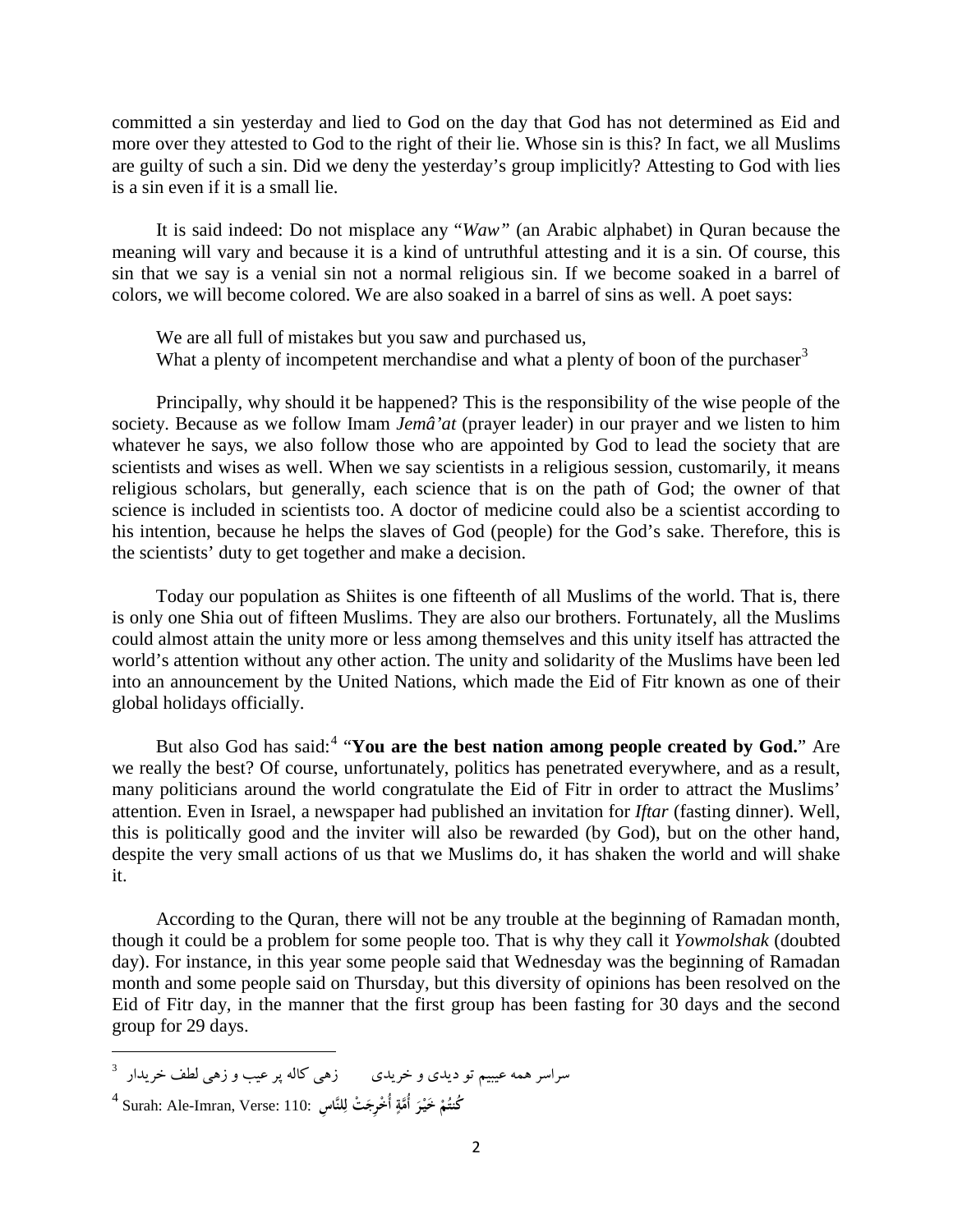Recently the jurisprudents have also formed an opinion about the "Doubt Day" and have stated to go on fasting on this day too. If it will be revealed later that the "Doubt Day" was not in Ramadan, then their fasting will be counted as *Mostahabbat* (Recommended deeds) and *Navaffel* (Non-imperative deeds)? Consequently, the jurists believe that there is no problem with the Doubt Day fast, of course, they have made *Fatwa* (to set a rule by opinions) quite logically, and most of people have also followed this. But in the past, I have seen some Islamic epistles that some of them have said: a research should be done in order to understand whether the Ramadan has begun or not, and if someone goes on fasting on the first day with the aim of the Ramadan before gathering reliable evidence that surely Ramadan has begun, he has done a *Haram* (prohibited action). Of course, it is logically true, because, we could not say we are obliged to go on fasting on the day that there is no obligation; but nowadays it is practically impossible, because we go on fast at the very beginning of the Ramadan month. There is no mentioned statement about emerging the Eid of Fitr and the start of the Shawwal month in holy Quran, but it is mentioned about the beginning of Ramadan in a verse of Quran that is true in this case. Quran says:<sup>5</sup> "Then someone who is a witness to the moon of Ramadan, go on fasting". Well here, we have to say in symmetry that someone who witnessed then break the fast. What does "**witness**" mean here? It means to be an observer. For instance, we witness that two multiplied by two equals four. It is called a testimonial witnessing. We have learned at school that total degrees of a triangle angles equals to 180 degrees. We are witnesses. Today, as He has said "(God) taught Adam all the names" <sup>6</sup>, all names in the world and all the keys of the world on the way that He states himself, He taught to human being. At first when Adam was created, he apparently did not know them. So how did "**God taught**" become possible? It does mean that, this is God taught human generation everything. How? Firstly, the prophets come and impart the God's orders and secondly, human being go further and explore everything by his science.

Jurisprudents also wrote about the above verse: "**then someone who is a witness to the moon of Ramadan, go on fasting**", in their epistles that the coming Ramadan or Shawwal months is provable in different ways: one is to observe the crescent moon, the other is through using any tools that are trustworthy, and as some people say, has the potentiality to prove that the crescent moon is certainly seen. They did not say: whenever you see the crescent moon, break your fast. They said: whenever you witnessed the coming Shawwal moon, break your fast. Observing the crescent moon is a way to prove an event that the event itself is possible to be proved in other ways too. Nowadays, computers and computational devices are smart enough to detect a defect in a satellite landed in another planet and repair it from the Earth. This much improvement in the human's sciences has been gifted by God and that is why we can repair such a sophisticated satellite remotely and it continues working there. Therefore, this science can definitely bring us sureness or the mentioned certainty. Therefore, if astronomists say unanimously: Today is Eid, this is quite trustworthy for us because those men are expert in the subject. That is why, we say observing the crescent moon is not the aim; it is just a way. Someone may possibly lives in a place that there is no transportation, and the moon is fully covered by clouds, and no one can see the moon at all, now should he wait for fourteen days until the moon is full and then says: today is Eid? If someone sees the moon by any tool, he can easily say it is Eid of Fitr, and if not, he cannot say it is Eid. He should refer to those people who

<sup>5</sup> Surah: Baqarah, Verse: 185: **ُ ْه َ ُصم َ َ فـلْي ْر ُ َّ الشه ُ نكم َ َ ن شِهَد م َم ف ِ**

<sup>6</sup> Surah: Baqarah, Verse: 31: **َ َّم َل َ ع َ آد اء َم َ الأَس ا ْم َّه ُكل**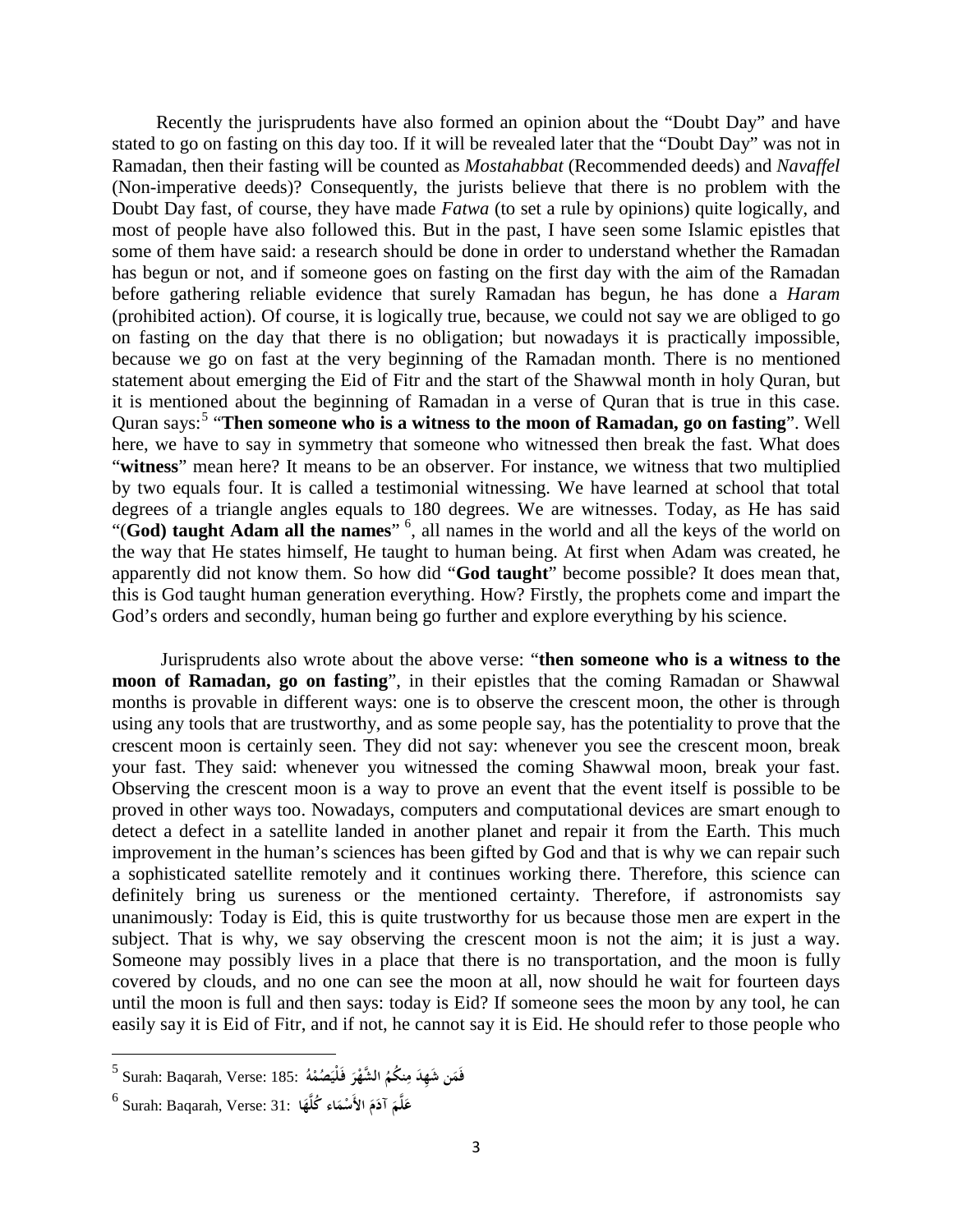know these calculations precisely. As a result, it is suggested to build a community for the calendar in the next year. Of course, I wrote a letter to the government and the decedent Ayatollah Haj Seyed Abolqasim Kashani in 1952 according to His Honorable Salih Alishah's recommendation and proposed this suggestion. It has been done for a short period of time and then left forgotten.

By the way, we ask God, You Yourself resolves this diversity, this difference. Do not let two groups of Muslims disagree with each other and believe that the other group has lied and has attested untruthfully to God. Of course, no one says it explicitly. For instance, it was Eid in Dubai yesterday, we never say they are liars, but in fact, it means the same. When we say "this day"<sup>[7](#page-3-0)</sup> is on Friday and they say "this day" is on Thursday, two days for Eid does not agree to "this". *InshaAllah* this problem will be over soon.

And so what is the meaning of Eid of Fitr? What is the meaning of Eid and the meaning of Fitr? His Honorable Jafar Sadigh (AS) stated about the Eid of Norouz: " Eid is not for someone who dress new clothing, but Eid is for someone who does something to be secured from the agony of God"<sup>[8](#page-3-1)</sup>. We celebrate Eid today. We hope that this would be exactly the Eid that has been stated by His Holiness Jafar Sadigh to us. Because we have passed a month which is said to be known as the month of worship, and God gifted us the opportunity to be alive for another Ramadan month, *InshaAllah* God will accept this adoration whether for those people who went on fasting or those who did not. Of course, stopping eating and drinking is just the virtual manifestation of fasting, and it is like a pomegranate that is empty of juice. The elders used to squash a pomegranate and drink its juice to make a joke with children, they blew into the empty pomegranate to show it untouched and we were also children and used to believe their trick, but God will not be deceived. Our adorations, our prayers, and our fasts are mostly like that squashed pomegranate that has no juice, but we say to God: God this is the only thing we can do, You Yourself make it right. God You Yourself add the pure intention, which is essential for worshipping, and accept it. "**Accept from us**"[9](#page-3-2)

However, we have passed a month and we were intended from the beginning of this month to do all these imperative venerations and non-imperative venerations during this month. We have finished reciting Quran entirely once in this month; *InshaAllah* God will accept it.

There are also a lot of written books and sayings about benefits of fasting. Recently much information has been given through different papers in magazines and media. But generally, they have considered the benefit of fasting, specially its bodily effects. Yes, He stated: "**Go on fasting** to get healthy<sup>"10</sup>, but this is for us that are at lower ranking. That is why it was stated: Do not be worried for losing a meal of your food, you will get healthier instead. This is in return of that. But the truth about fasting is the God's will that is manifested in *Khal'e* (undress) and *Lobs* (dress).

<span id="page-3-0"></span>**<sup>ِ</sup>َهذا** <sup>7</sup> **َم الْيو**

<span id="page-3-3"></span><span id="page-3-2"></span><span id="page-3-1"></span><sup>8</sup> **لَيس يد لمن لبس الجديد بل العيد لمن امن من عذاب الوعيد َ الع َ تقبل منا** <sup>9</sup> **صوموا تصحوا** <sup>10</sup>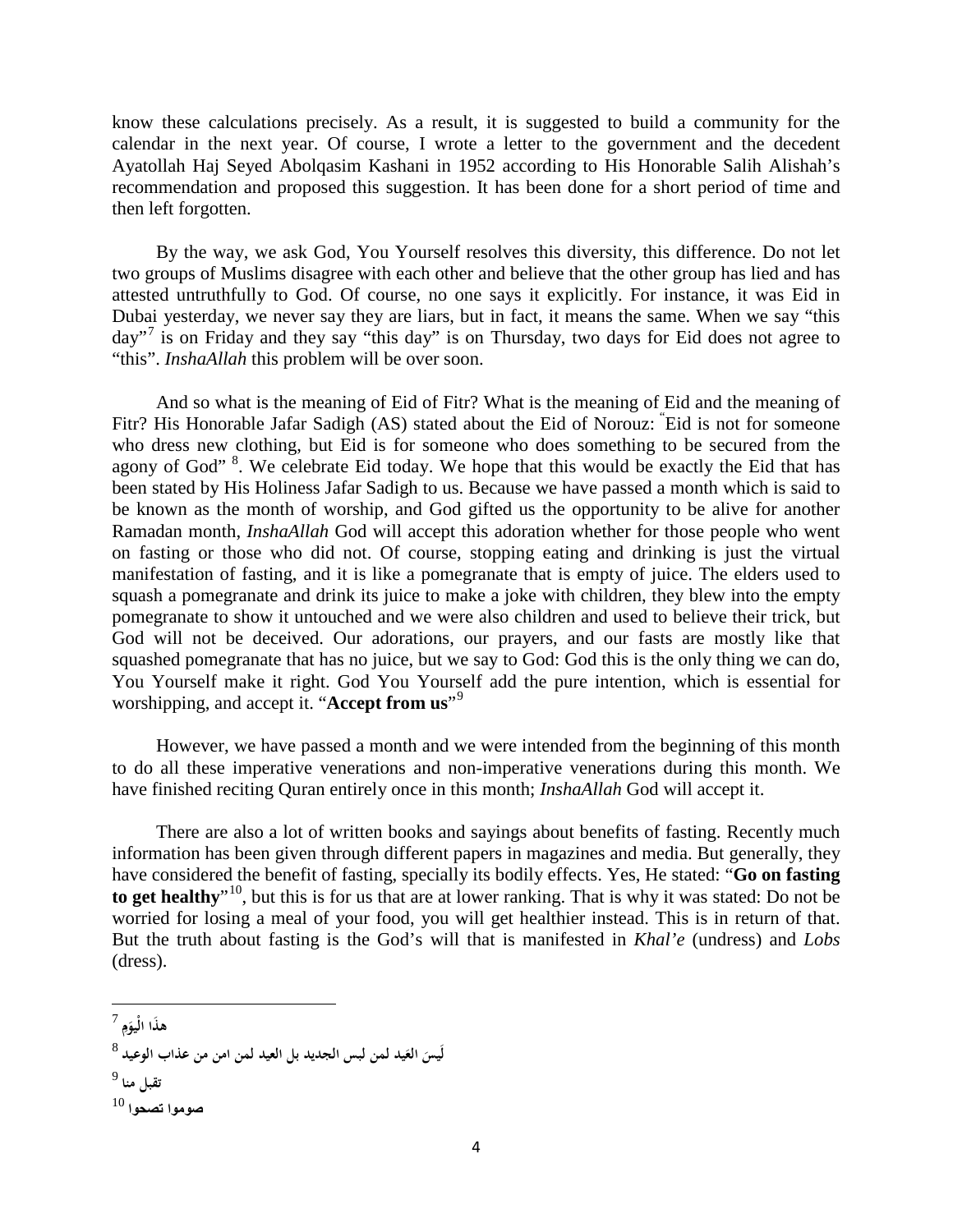There is also a poem about *Khal'e* (undress) and *Lobs* (dress) which seems a bit unholy that says:<sup>11</sup>

I detest your very fusty God that you have, Every moment there is a new God for me.

This poem indicates that there are different ways and a path to God, as some people say there are as much as the numbers of breathes of a person. Human being gets a new way to God in each breath. In this poem, it is said: "you who stay in your very first position all the time, so you are stagnant; I open up a new way to God within every breath of mine". It is also materialistically and physically true, our body cells, both muscular and nervous cells, all of them are changing by the time. Every cell dies and will be substituted by a new cell as well as one person dies in the society and another person will be born instead.

*Khal'e* means we discard whatever has been attached to us and take out old clothing. *Lobs* means we get dressed again with new clothing. This very rule of *Khal'e* and *Lobs* is regulated in all nature and spiritual worlds. Fasting demonstrates *Khal'e*. For a whole month, we make our ego banned and stopped. We throw away our habits and desires. We get appetite for food, but we do not eat. We get thirsty, but we do not drink. We do these for a month. Then this Eid comes. It means: God we dropped whatever that was disposable and obsolete. We meant we tried to throw away and if we could not do this, we would not be able. Now it is time to *Lobs* (put on). God please send us your blissful lights. Dress us in new clothing.

Human being has a variety of shackles and is forced to live with them. Some of these restrictions are such as food, water, and asleep. There are these restrictions and fulfilling them will bring habits for us. We are used to have three meals a day. We eat in the morning, at noon, and at night. In some other places of the world, people are used to have two meals a day in the morning and at night. By the way, some habits have been brought in our life. Drinking and sleeping are included as well. The habit is also one of the dominant sultans on human being in such a way that some psychology schools believe in "habitualism". It means that our habits both sensible and insensible habits - control the whole life of ours. These habits are often necessary, because most of the time we do some of them involuntarily while we are not going to do them. For example, you go to work every day, but one day you decide to go somewhere else, after a while you surprisingly find yourself on the way to work again. It habitually happens. Ramadan month changes our habits such as eating and sleeping. We do adorations during this month that we did not do them previously. For instance, reading Quran, of course *Foqara* (Dervishes) are bound to read even at least one verse every dawn, but in Ramadan month, they try to read a complete *Joze* (one thirtieth) of Quran. Even worshiping is very impressed by habits, for instance, you are going to cite 34 times of *Allah-Akbar* (mighty God) in your afterprayer-recite, but after a while you will understand that you have recited five hundred times and your hand is still moving for counting the numbers. Here, it is not your will working; it is the habit that works itself. Breaking the habit helps to reinforce the will in order to achieve some tasks by your own will.

 $^{11}$  بیزارم از آن کهنه خدایی که تو داری  $\qquad \qquad$ هر لحظه مرا تازه خدای دگرستی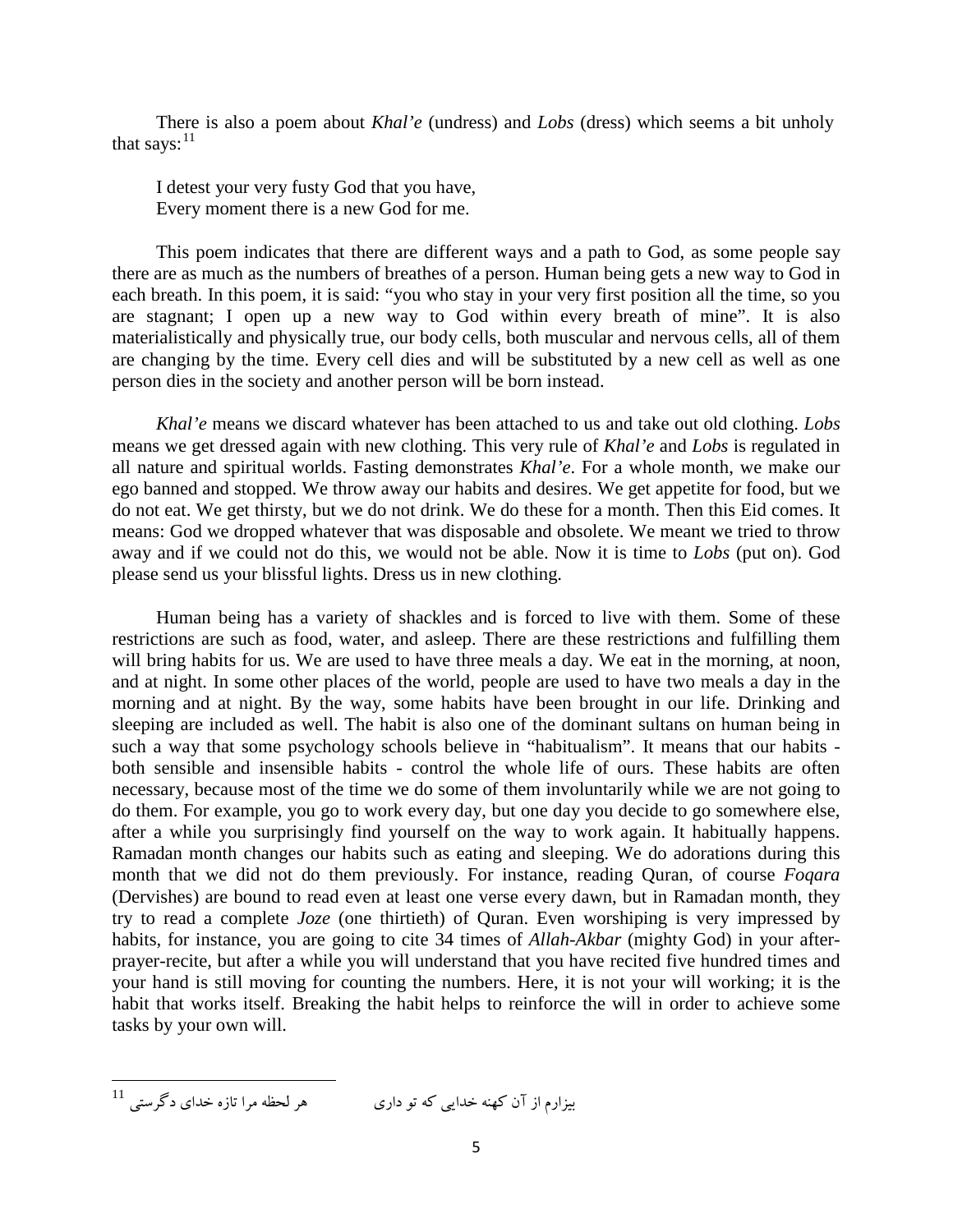But why this Eid is called Fitr? Its name is Ramadan Eid, though it is the beginning of Shawwal month. As that poet quotes:  $12$ 

Beloved is named for me and belongs to the others, As the beginning of Shawwal, that is the Ramadan's Eid

Fitr means nature, *Fitrat* (temperament). In Quran, it is stated: "**thank God the creator (Fatir)** of the skies and the Earth<sup>", 13</sup> but a creation with such an arrangement. For example if someone wants to bake a loaf of bread, he will be the *Fatir* (creator) of that bread, if he does all the process himself such as adding flour and making pastry, adding yeast to the pastry, putting it in the oven and bringing out the bread, then he will be the *Fatir* of that bread. The *Fitra*t (temperament) of human being is related to what he has been created from. This is a thanksgiving Eid, we celebrate for the very sacred *Fitrat* of us and firstly we are aware of this fact that God might destroy our life in each moment. God can destroy whatever he has created instantaneously and this is a part of our temperament inevitably. We have to always remember it. Human *Fitrat* (temperament) is also included of sympathy and affection to other human beings and on this way too, we make ourselves equivalent to hunger people to comprehend their agony. Even paying *Fitriah* (the charity paid on this day) is somehow for the same reason.

One of our spiritual *Fitrats* (temperaments) is faith that is the real Islam. It is stated that: "Each person is born according to the temperament"[14.](#page-5-1) It means every born is born with the *Fitrat* of faith to God, then that born will become a Magus, Jewish, Christian because of education and influences of his parents.

The Eid of Fitr also reminds us this faith temperament. It also reminds the thanksgiving that God You gave us time to worship You for one more month. If we had passed away before Ramadan month, we would not have worshiped God. God will forgive us for this attributes that we think these are worships, actually these bowings and kneeling are not adorations. *InshaAllah*.

We pay attention to the *Fitrat* (temperament) by which we might pass away in any moment and principally, whatever has been created has a death ahead. This is the faith temperament and to acknowledge this faith *Fitriah* has been regulated and has specific amount from our most usual or predominant food. For example in Gonabad, the farmers bring wheat because they do not calculate *Fitriah* with money. As a matter of fact, people were used to pay like this in the past. People were used to bring dates at the time of the Prophet because it was their usual food. Nowadays, in the big cities like Tehran, it is not possible to bring wheat, flour, or bread; this is why we exchange it into money. On the Eid of Fitr day, we pay it from the food that we eat and every other person, who born by human temperament and has eaten dinner with us at the last night before the Eid day as for the gratitude of his temperament.

As a result, it is said that the spiritual temperament includes the faith temperament, not

l

<span id="page-5-0"></span> $^{12}$  معشوق به نام من و کام دگران است  $\,$  چون غرّه شوّال که عید رمضان است

الْحَمْدُ لِلَّهِ فَاطِرِ السَّمَاوَاتِ وَالْأَرْضِ :1 :Surah: Fatir, Verse<br>... **ِ**

<span id="page-5-1"></span>كُلُّ مَوْلُودٍ يُولَدُ عَلَى الْفِطْرَةِ فَأَبَوَاهُ يُهَوِّدَانِهِ أَوْ يُنَصِّرَانِهِ أَوْ يُمَجِّسَانِهِ  $^{14}$ **ِ َ ْ**